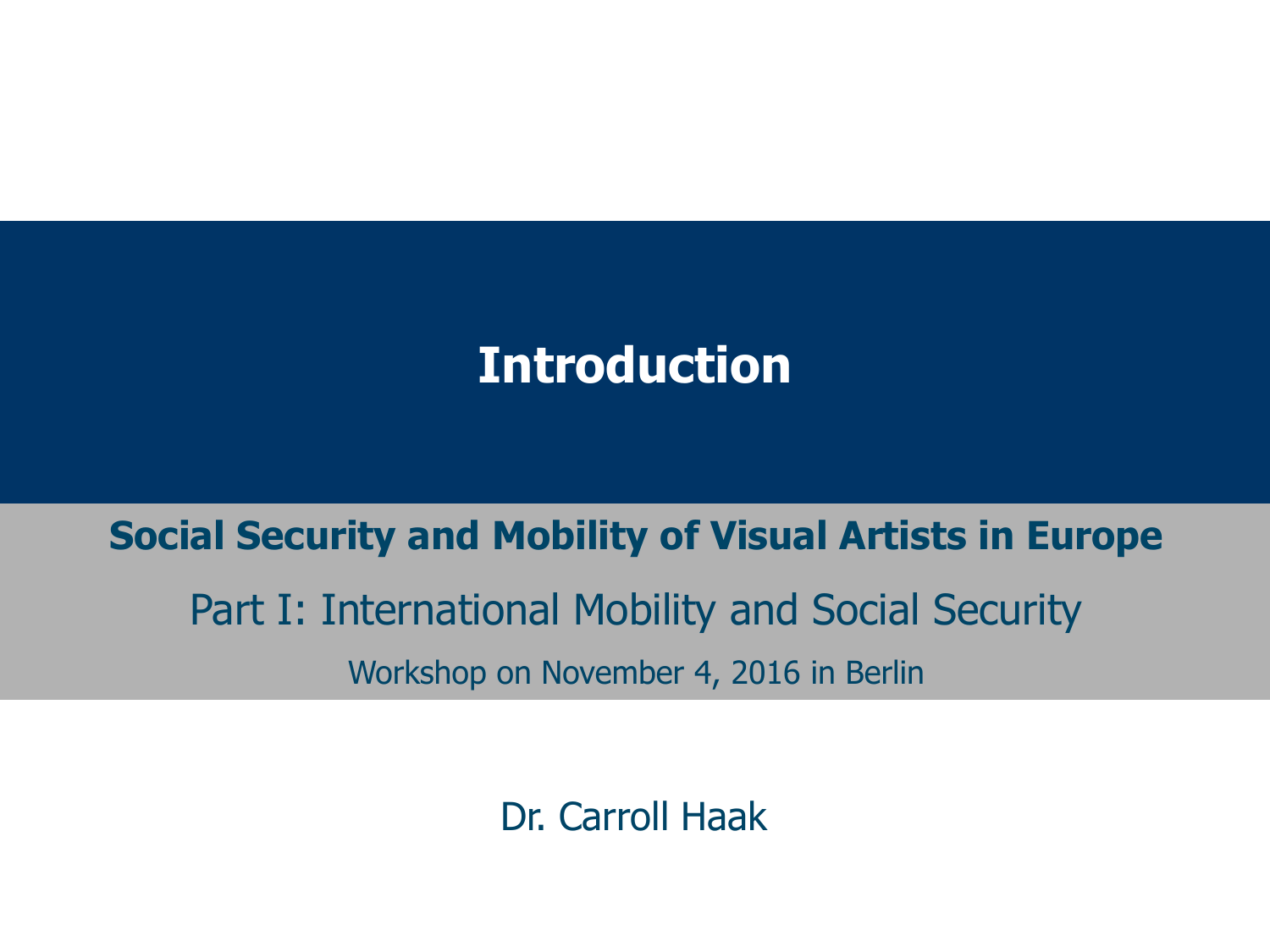#### **Main topics of the workshop**

#### (1) Mobility of visual artists within Europe

- (2) Social Security during a **temporary** stay outside their home country
- (3) EU Social Security Coordination Rules
- (4)Instruments for the temporary work-related stay abroad
- (5)Information provision related to social security questions for visual artists
- (6) Discussion about national experiences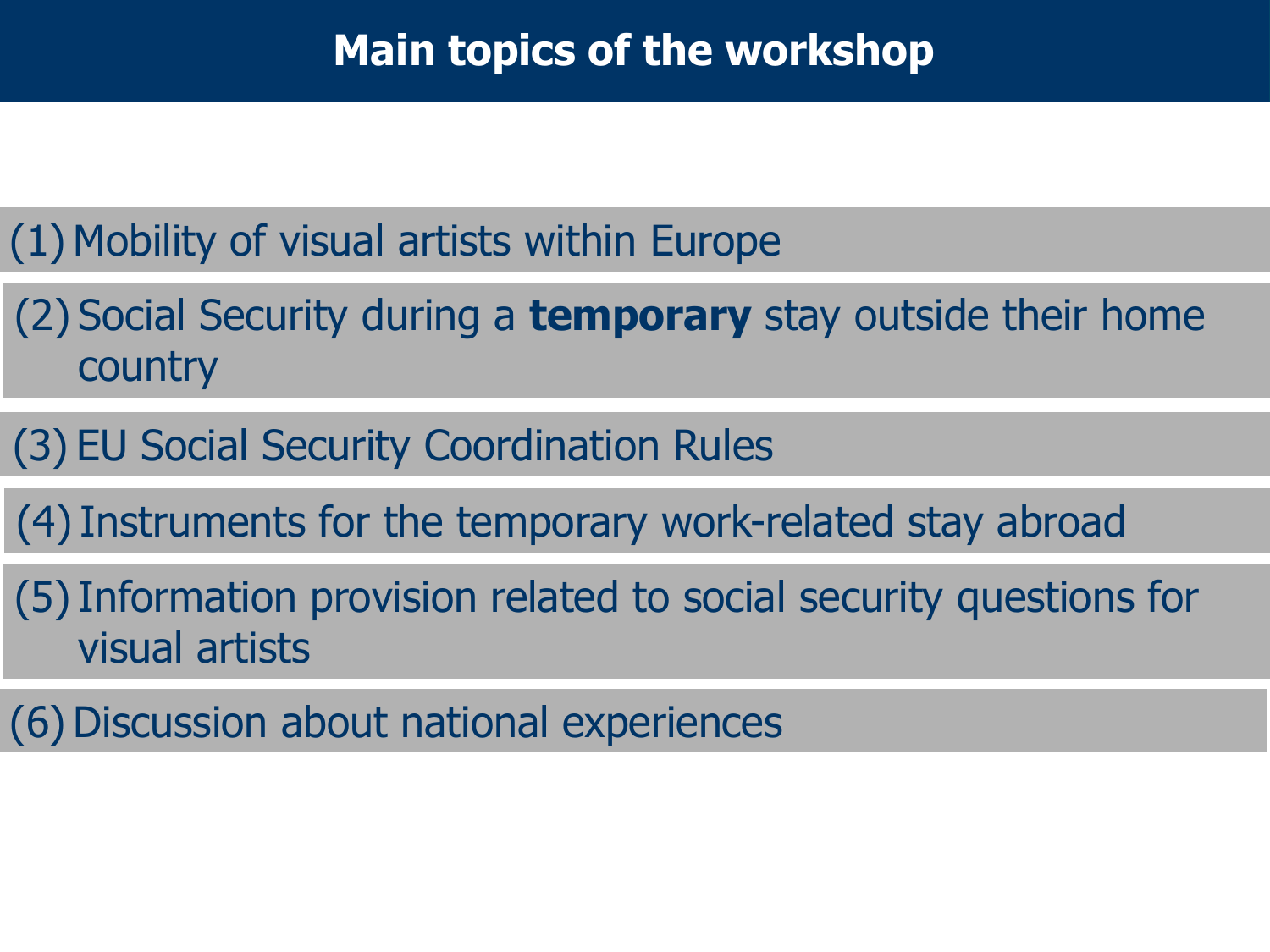#### **Mobility of visual artists and coordination of social security systems in Europe**

(1) National Security Systems in Europe differ significantly

- (2) National systems are not replaced by a Europe-wide social security system
- (3) The European Union is coordinating national legislation within the European Community

(4)Instrument: Self-posting by using the A1 Certificate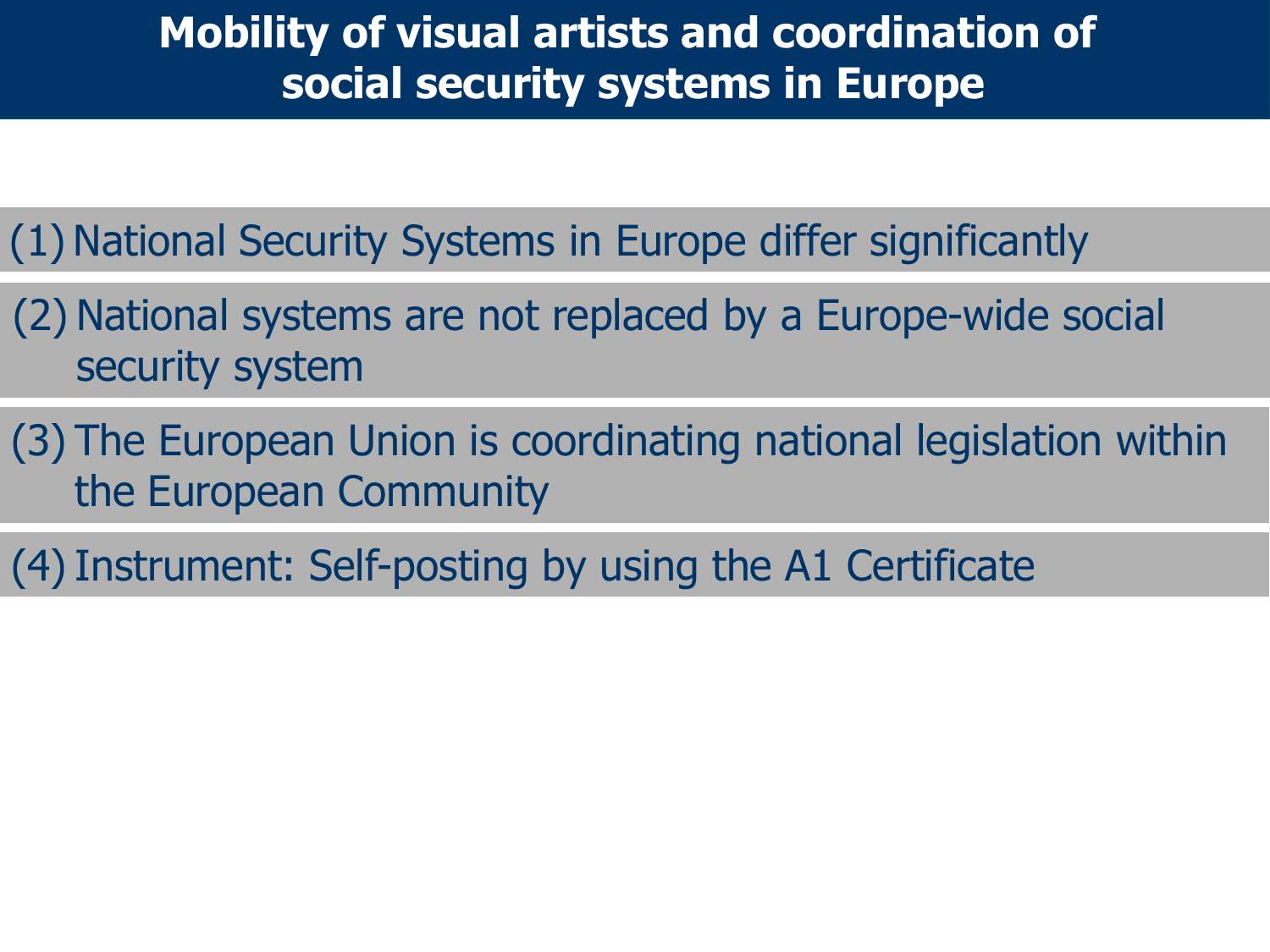#### **What happened until now?**

- **2009** First round of a EU-wide expert panel on the mobility of artists
- **November 2010** IGBK Workshop Social Security of Visual Artists in Europe
- **2013** Launch of the online information portal touring artists
- **2014** Seminar organised by EU Commission Analysis of Adminisrative Practices on Artists Mobility & Social Security/Taxation
- **May 2016** Meeting organised by EU Commission regarding mobility of artists and other cultural professionals
- **July/August 2016** Online questionnaire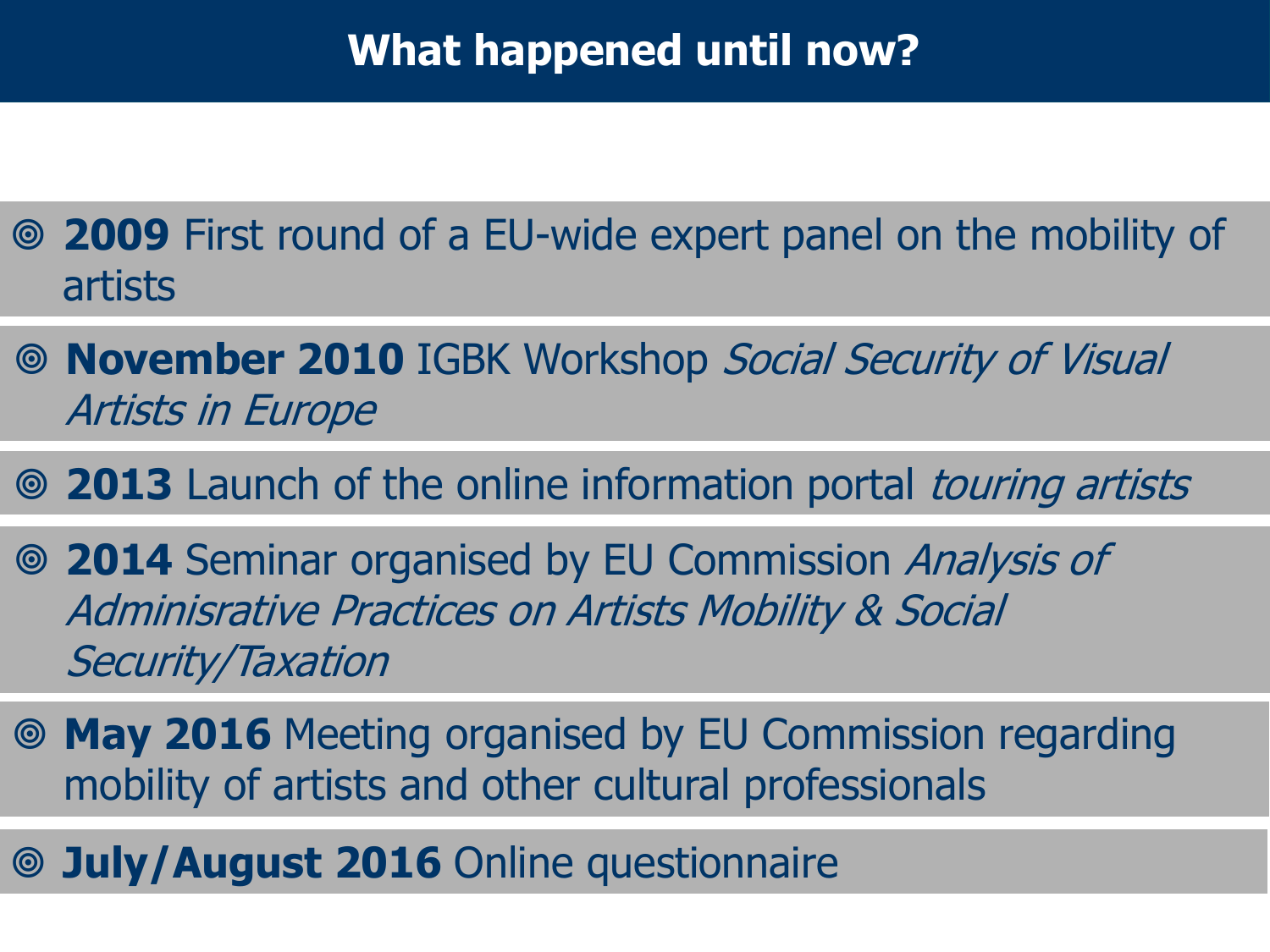- (1) Take stock of the former activities concerning the social security procedure for self-employed visual artists who travel within the EU
- (2)Identify obstacles and barriers regarding the self-posting procedure in the different EU-Countries
- (3) Learn from best practice examples
- (4) Develop solutions to make the instruments work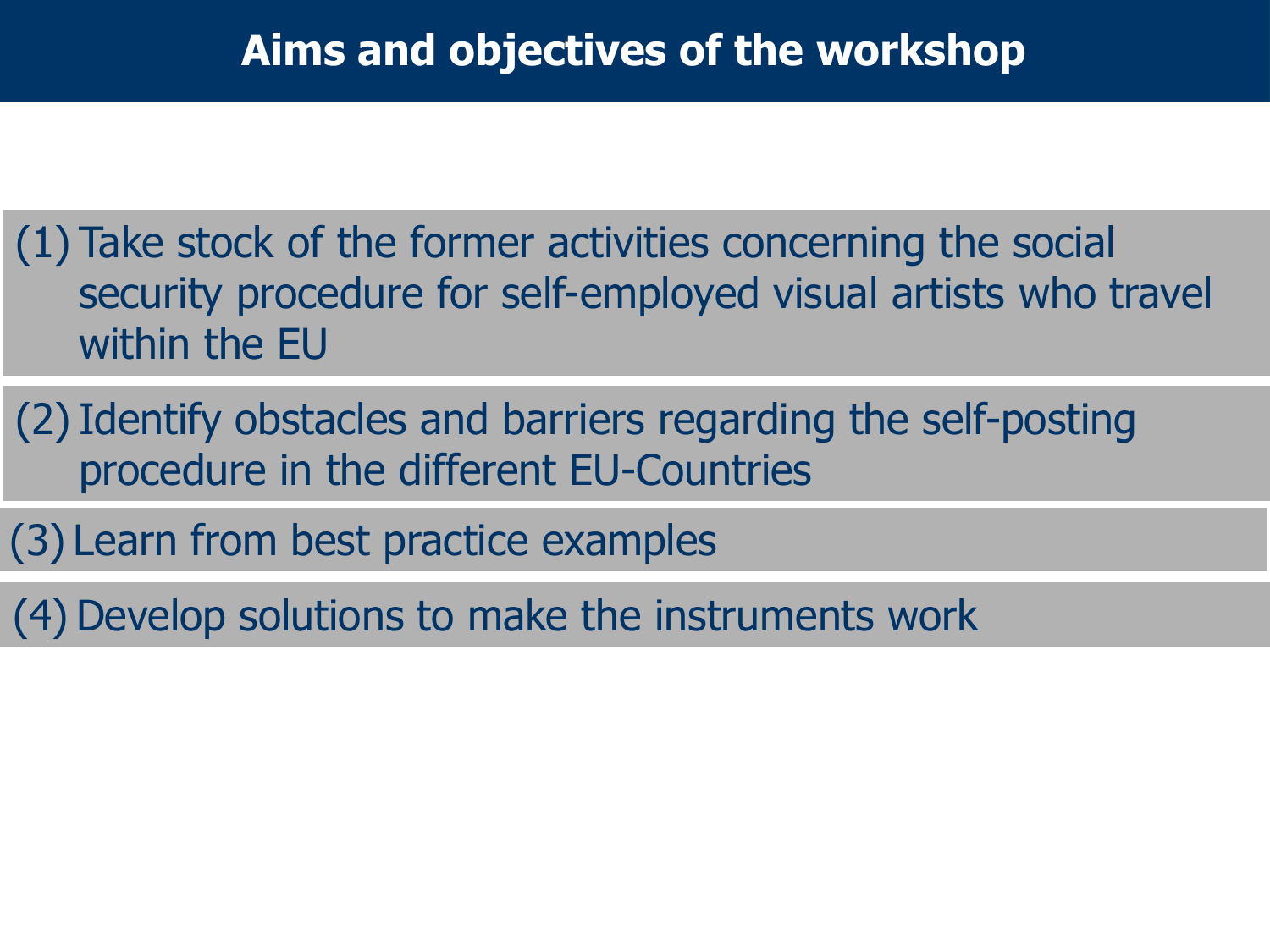#### **Summary of questions**

- Have the relevant public authorities been informed?
- Do visual artists know about the social security procedures?
- Do visual artists use the method of self-posting for a temporary work-related stay abroad?
- ◎ If not, why?
- Too much bureaucracy?
- What are the experiences in your Country?
- What else has to be done?